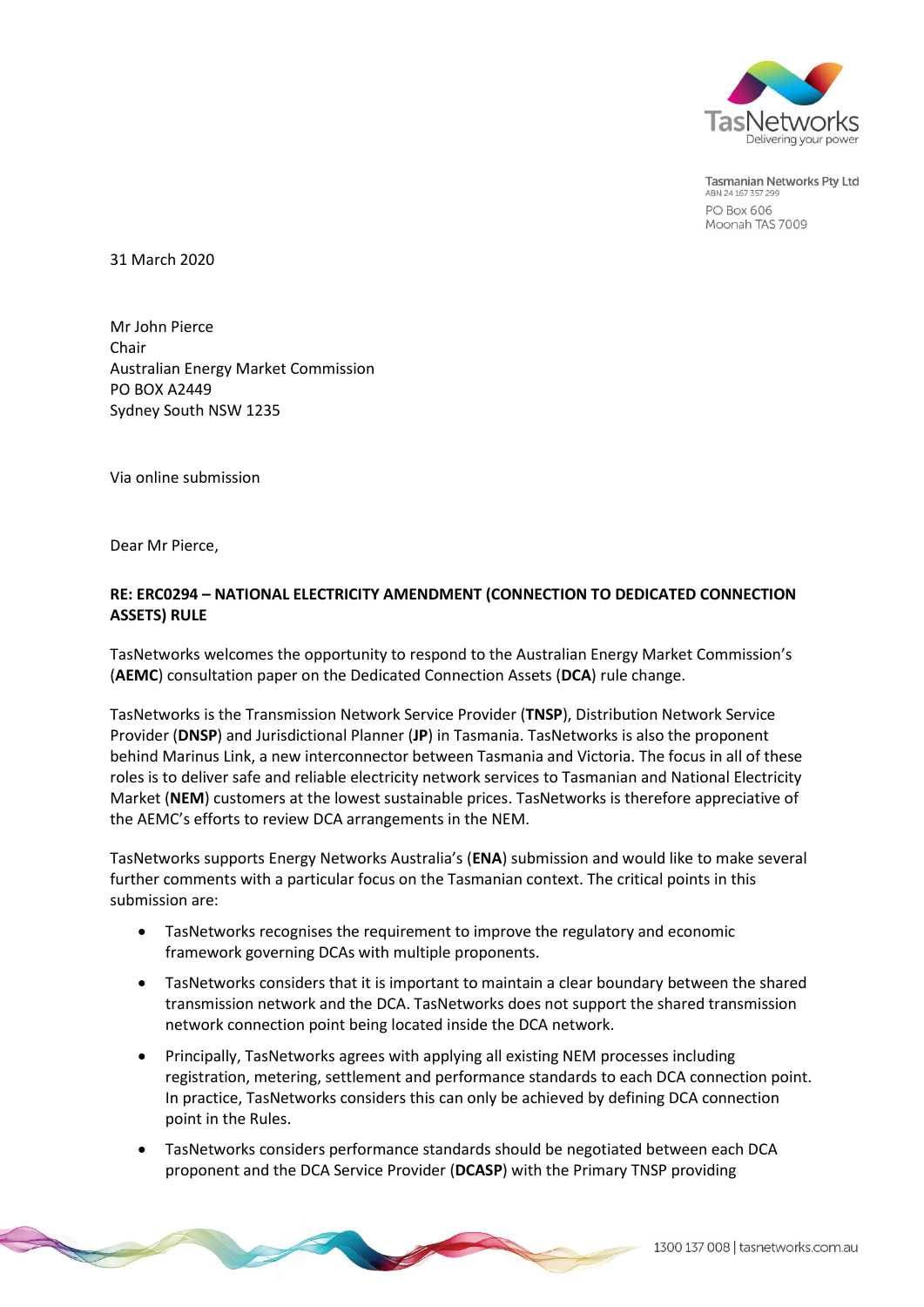appropriate guidance to ensure and maintain the integrity of the shared network. This solution is analogous to the current arrangements where TNSPs undertake studies for DNSPs to quantify and mitigate impacts to the shared transmission network from sizable distribution network generation connections.

- To the extent that new DCA connections 'do harm' to the security of the power system or the access of the incumbent DCA proponents, TasNetworks considers the new connecting generator should pay for the necessary transmission works to ameliorate this impact.
- TasNetworks considers transmission loss factors should be calculated by AEMO in line with the existing marginal methodology using each DCA proponent's individually metered, DCA connection point.
- TasNetworks supports changing the access policy arrangements for large DCAs to the extent that the additional administrative impost to smaller connections is outweighed by the benefits of lowering the large DCA threshold below 30kms.
- TasNetworks supports existing DCAs being grandfathered with flexibility for these DCAs to transition to the newer arrangements where all DCA parties agree.
- TasNetworks suggests further consideration be given to DCA 'boundary cases' to ensure a robust and fit for purpose DCA framework results.
- TasNetworks also suggests an integrated and coordinated approach is taken to Rules changes given the potential for overlap between this and the Energy Security Board's (**ESB's**) Renewable Energy Zone (**REZ**) consultations.

TasNetworks responses to specific questions are below. We welcome the opportunity to discuss them further with you. Should you have any questions, please contact Chantal Hopwood, Leader Regulation, via email [\(chantal.hopwood@tasnetworks.com.au\)](mailto:chantal.hopwood@tasnetworks.com.au) or by phone on (03) 6271 6511.

Yours sincerely,

 $N\cdot 1$ 

Wayne Tucker General Manager, Regulation, Policy and Strategic Asset Management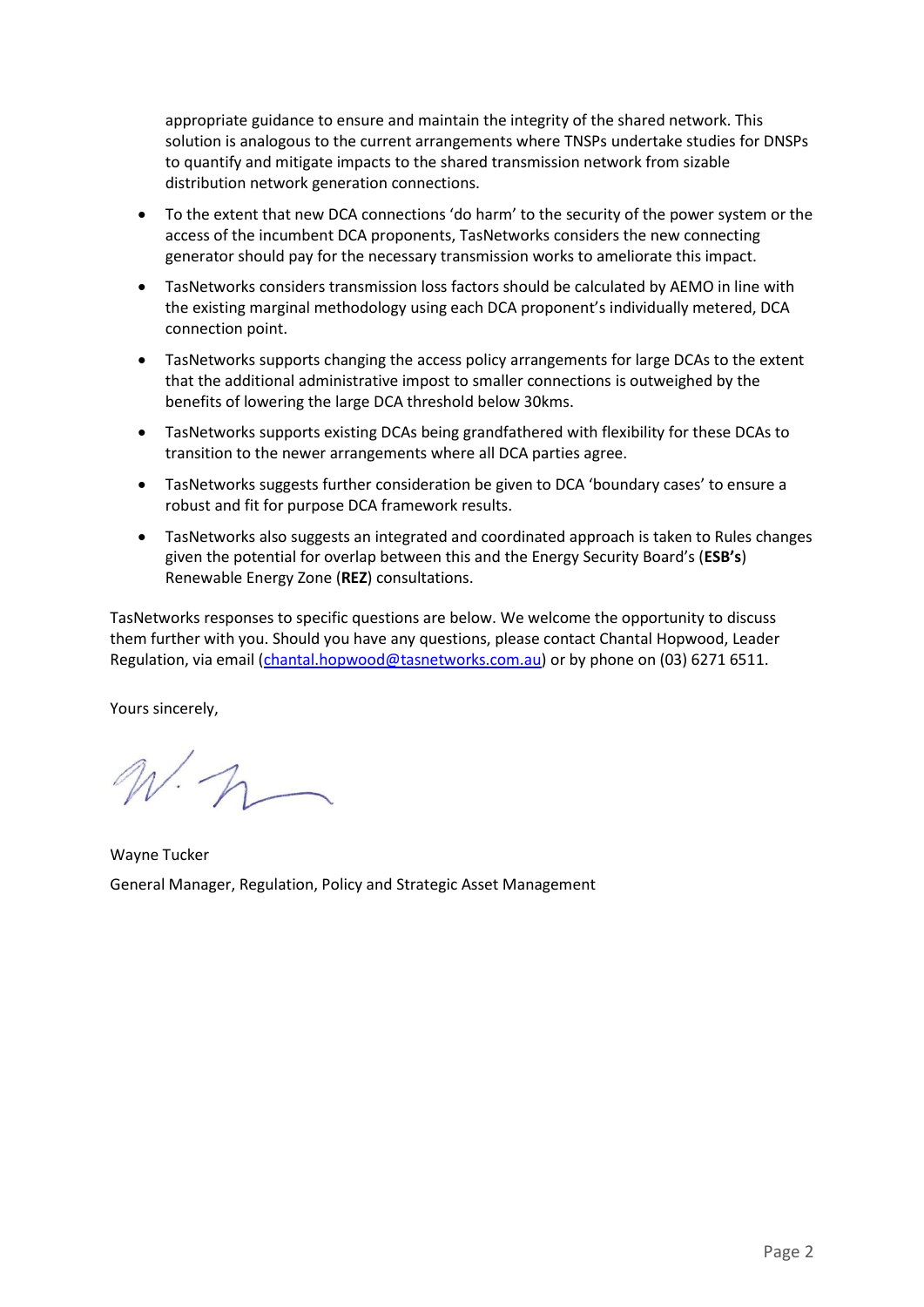## **QUESTION 1: CREATING INDIVIDUAL CONNECTION POINTS**

**Should each Registered Participant connected to a DCA be required to have an individual connection point? What would be the consequences of creating a transmission network connection point at the point where each participant's facility connects to the DCA? Should the DCA connection point to the shared transmission network also continue to be a transmission network connection point, or would this 'DCA connection point' need to be defined differently? If so, how? Would a metering installation continue to be required at the DCA connection point? How should TUOS charges be levied for load customers connected to a DCA?**

TasNetworks supports the intent of the Australian Energy Market Operator's (**AEMO**) rule change proposal to improve the regulatory and economic framework governing Dedicated Connection Assets (**DCAs**) with multiple proponents. Despite this, TasNetworks has a number of concerns associated with the current rule change.

AEMO has proposed a separate transmission network connection point and metering installation for each proponent in an identified user group. These would be located where each facility connects to the DCA. At face value, this would seem to allow existing National Electricity Market (**NEM**) processes such as settlement and registration to apply, along with addressing issues with performance standards, metering and calculation of losses. However, without defining 'DCA connection point', and without a major overhaul of the National Electricity Rules (**NER**), this would create a host of fundamental incompatibilities between the desired DCA outcomes and existing shared network arrangements. For example, moving the shared network connection point onto the DCA would see the NEM open access framework apply to the DCA, effectively overriding the changes from the AEMC's 2017 Transmission Connection and Planning Arrangements (**TCAPA**) rule change. Beyond this consequence, it is unclear how Transmission Use of System (**TUOS**) charges and the Service Target Performance Incentive Scheme (**STPIS**) would, or could, be applied.

To remedy this situation, TasNetworks suggests that:

- the current transmission network connection point to the shared network be maintained and metered;
- separate DCA connection points and metering installations be established for each proponent within a DCA;
- DCA connection point is defined in the NER so that all relevant, required NEM processes such as registration, settlement, performance standards and the calculation of Marginal Loss Factors (**MLFs**) are applicable; and that
- TUOS charges are calculated based on the metered shared network connection point with the DCA Service Provider (**DCASP**) responsible for levying appropriate charges to load or generator connections within the DCA.

TasNetworks considers this is the only way to support the intent of the rule change proposal without introducing any irreconcilable conflicts between the DCA, TCAPA and shared network rules.

# **QUESTION 2: NEGOTIATION AND ENFORCEMENT OF PERFORMANCE STANDARDS**

**Do the current arrangements give rise to issues in terms of negotiating, monitoring and enforcing performance standards? What would be the costs of leaving the negotiation of NER responsibilities up to the contractual arrangements with other proponents/the DCASP compared to AEMO's proposed solution? If performance standards were to be negotiated at individual connection points to a DCA, should these be negotiated by the DCASP or the Primary TNSP? Would both NSPs need to be involved? Which parties should have responsibilities for maintaining system strength? Are there alternatives to AEMO's proposal, e.g. could the negotiation and enforcement of performance standards for parties connected to a DCA occur at a point other than a facility's connection point to the DCA?**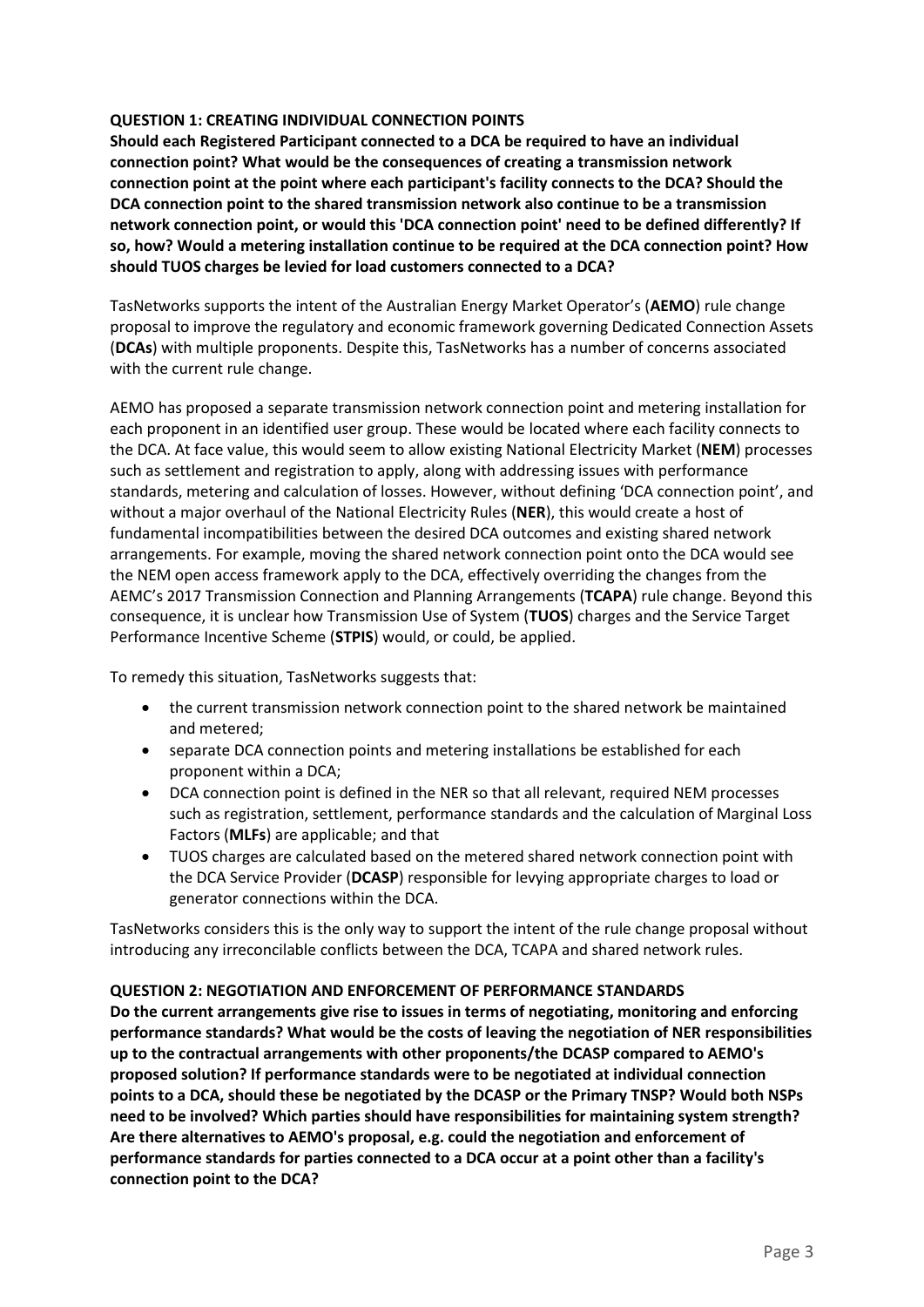TasNetworks agrees with AEMO that performance standards should be measured at and applied to each proponent's connection point to allow the full benefit of the proposed rule change to be realised. TasNetworks considers these 'allocated' performance standards should be negotiated between each DCA proponent and the DCASP, with Primary TNSPs providing oversight and input to ensure and maintain the integrity of the shared network. That is, via a 'coordinating' performance standard at the point at which the DCA connects to the shared transmission network. This solution is analogous to the current arrangements where TNSPs undertake studies for DNSPs to quantify and mitigate impacts to the shared transmission network from sizable distribution network generation connections.

TasNetworks considers that responsibility for system security should remain with the Primary TNSP. That is, rather than the DCASP if it is not the Primary TNSP, who is unlikely to have the resources or technical facility to manage system security obligations. To the extent that new DCA connections 'do harm' to the security of the power system or the access of the incumbent DCA proponents, TasNetworks considers the new connecting generator should pay for the necessary transmission works to ameliorate this impact. Further, that consultation with the Primary TNSP and DCASP be required to ensure the optimal economic outcome results. For example, it might be more efficient if the connecting generator pays the Primary TNSP for a network augmentation outside the DCA rather than the DCASP for a solution within the DCA.

TasNetworks notes that in preserving the current DCA cost recovery arrangements, this solution could have impacts on subsequent generator investment in DCAs. In particular, if a new generation connection would see costs incurred for older generators to meet new connection standards. Despite this, TasNetworks considers this is the lesser of two evils. The alternative is that the existing generator is liable for something outside its control, or that all proponents within a DCA pay for the required investment. Beyond introducing an economically inefficient cross-subsidy and violating the economic causer pays principle, this may lead to the curtailment of initial DCA investment given uncertainty about costs arising from the actions of future DCA generation proponents.

### **QUESTION 3: TRANSMISSION LOSSES**

**Should MLFs for individual facilities in an identified user group connected to a DCA be calculated consistent with the rest of the NEM? Should the DCASP instead calculate average DCA loss factors for DCA connected proponents to reflect losses on the DCA? Are there any other alternatives to calculate transmission losses?**

TasNetworks considers that transmission loss factors should be calculated by AEMO in line with the existing marginal methodology using each DCA proponent's individually metered, DCA connection point. That is, instead of average loss factors which TasNetworks strongly suggests should be avoided for this purpose. Aside from being inconsistent with the AEMC's recent Final Ruling on Transmission Loss Factors, average loss factors which have many significant and deleterious drawbacks. These include:

- increasing transmission charges to customers;
- undercutting the existing, economically efficient market arrangements based on a marginal pricing philosophy;
- $\bullet$  diluting locational investment signals;
- altering market dispatch outcomes;
- decreasing NEM operational efficiency; and
- moving the market farther away from the long term direction use of Dynamic Loss Factors (**DLFs**) which has been supported by TasNetworks and other stakeholders as part of the Coordination of Generation and Transmission Investment (**CoGaTI**) review.